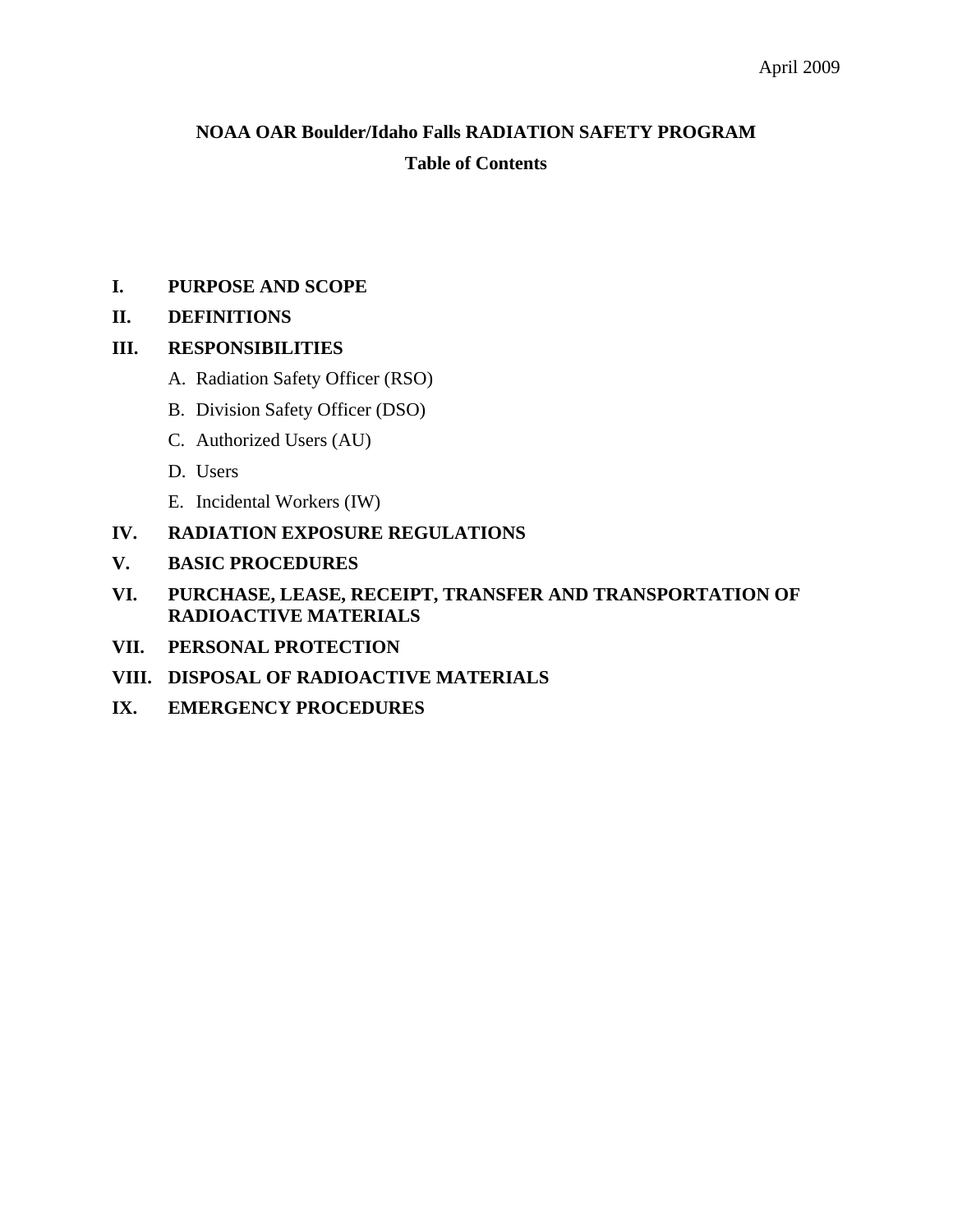# **I. PURPOSE AND SCOPE**

The purpose of this procedure is to provide guidelines to reduce the potential exposure to hazards associated with ionizing radiation. This procedure applies to OAR Boulder and Idaho Falls facilities covered under the Nuclear Regulatory Commission License 05- 11997-01.

# **II. DEFINITIONS**

A. ALARA: "as low as is reasonably achievable", is the philosophy upon which NOAA's Radiation Safety Program is based. This means that persons who handle radioactive sources must make every effort to keep radiation exposures and releases as far below the legal limits as is reasonably achievable.

B. AUTHORIZED USERS (AU): persons listed on the NRC Materials License 05- 11997-01 and authorized by the NRC under the Materials License to use or supervise the use of radioactive materials..

C. DSO: Division Safety Officer

D. INCIDENTAL WORKERS (IW): employees who are not working with the radioactive material, but may work around the material, i. e. other scientists, shipping workers, custodians, and visitors.

E. OCCUPATIONAL RADIATION DOSE: the dose of radiation received as a result of working with radioactive materials. It may not exceed 3 rem to the whole body in a calendar quarter or 5 rem to the whole body in a single year.

F. RADIATION: means ionizing radiation including alpha and beta particles, gamma and X rays, neutrons, high speed electrons, high speed protons, and any other atomic particles producing ionization; does not include sound or radio waves, or visible, infrared or ultraviolet light.

G. RADIATION DOSE: the quantity of radiation absorbed, in rads, per unit mass (or per unit mass per unit time) by any body tissue or whole body.

H. RSO: Radiation Safety Officer and Radiation Safety Office

I. USER: employees that are supervised in some way by the Authorized User per the NRC Materials License.

# **III. RESPONSIBILITIES**

A. RADIATION SAFETY OFFICER (RSO):

1. Review training and experience of all personnel who seek approval to handle radioactive sources or radiation emitting equipment.

a) Provide guidance to DSOs and AUs on radiation safety training.

- 2. Supervise radiation emergency responses and decontamination procedures.
- 3. Terminate projects determined to be a threat to health or property.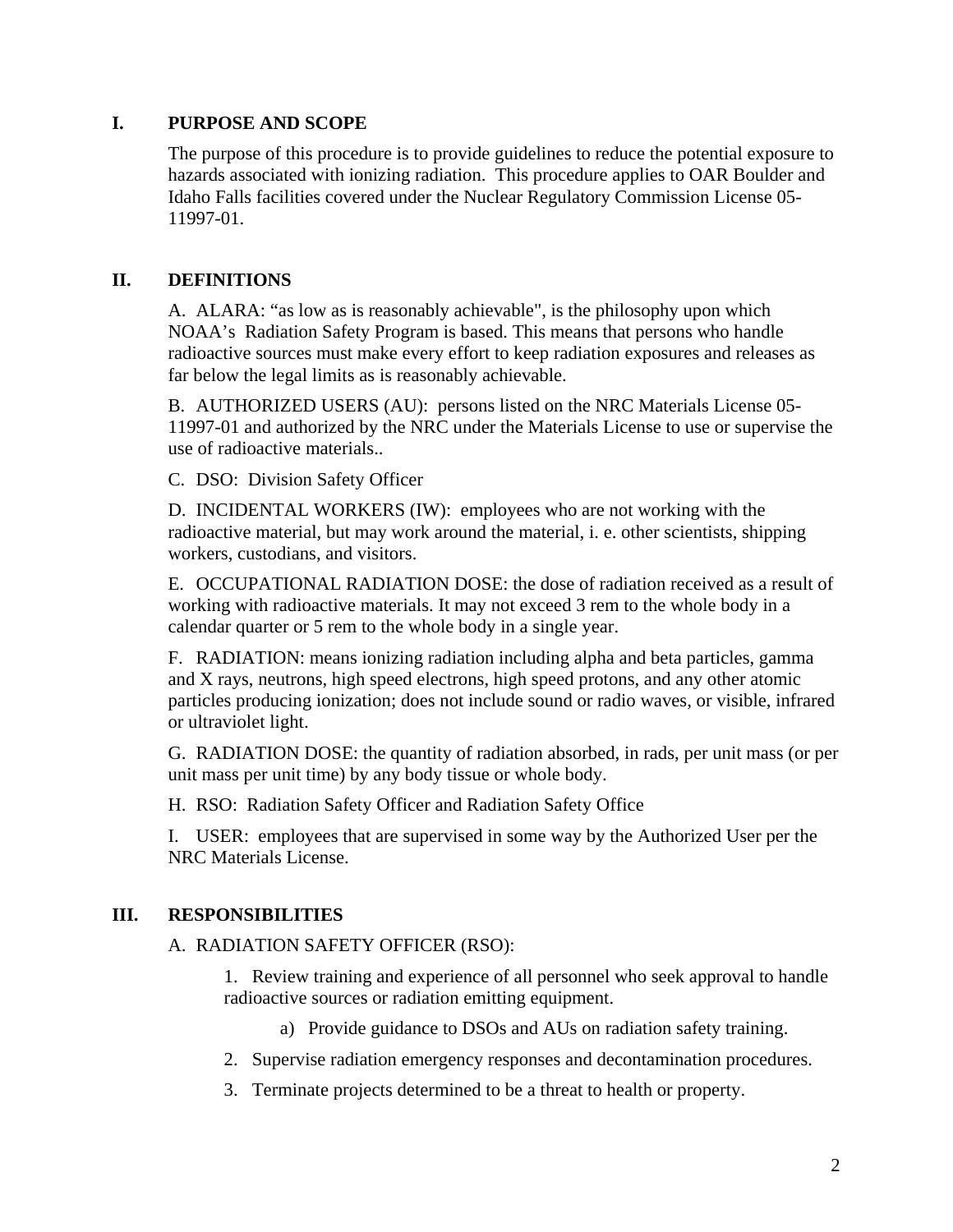4. Provide consulting service on radiation handling, shielding, and transportation.

5. Review and approve requests for purchase or initial lease of radioactive material.

6. Maintain the inventory of radioactive materials; the inventory includes the names of persons responsible for each quantity of material, where materials is used or stored, dates received and activity. In the case of leased materials, the AU responsible for the material, number and location of these materials must be documented.

7. Maintain and ensure calibration of radiation monitoring equipment.

- 8. Carry out or supervise surveys.
	- a) Perform routine laboratory inspections and radiation surveys.

b) Perform or supervise leak tests on sealed sources as required, including wipe tests of sources when received.

c) Maintain documentation of test and survey results.

9. Determine compliance with all aspects of the NOAA OAR Radiation Safety Program including Materials License conditions and exposure regulations.

10. Prepare amendments to the radioactive Materials License.

11. Supervise disposal of radioactive materials covered by the NRC Materials License (05-11997-01).

#### B. DIVISION SAFETY OFFICER (DSO):

1. Maintain radiation safety training documentation which contains the date, names of people trained, and outline of training program

2. Provide necessary information to the RSO:

a) Inform the RSO of any anticipated changes that must be reflected on the radiation Materials License; changes include using new sources, different laboratories, different storage facilities, etc.

b) Maintain complete and up-to-date laboratory records, which include a list of sources and activity levels.

3. Carry out or supervise surveys, if needed, including maintaining documentation of test and survey results.

4. Provide locked and shielded radiation source storage facilities as required by the Materials License conditions and state regulations.

#### C. AUTHORIZED USERS (AU):

1. Ensure the safe handling of radioactive materials or radiation emitting equipment in their laboratories or under their supervision.

2. Establish laboratory radiation safety procedures, including;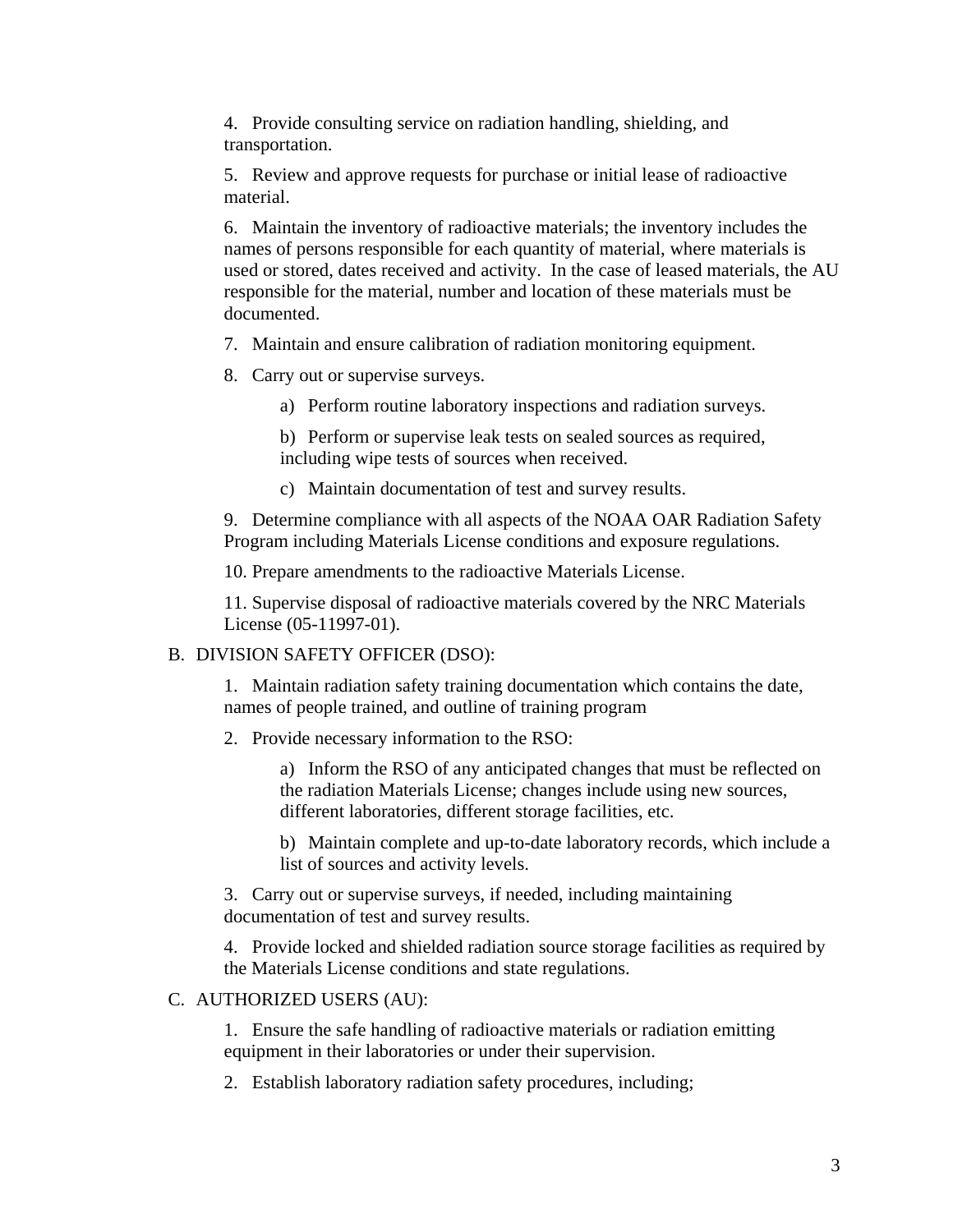- a) Limiting access to restricted areas.
- b) Compliance with sign requirements.

c) Proper use and handling methods including personal protective equipment, shielding and interlocks as appropriate.

- d) Proper labeling and storage of radioactive materials.
- e) Proper security of radioactive sources.

3. Provide specific written standard procedures for operating equipment or using radiation sources that present a risk of overexposure to radiation; using proper shielding materials; using interlocks when appropriate; disposing of materials correctly; etc.

4. Ensure that Users are properly trained; training must be documented (date, names of people trained, outline of training program). Training topics should include;

a) Background information on NRC radiation safety rules and regulations.

- b) Location and conditions for storage of radioactive materials.
- c) Health effects caused by overexposure to radioactive materials.
- d) A review of laboratory safety procedures.
- e) Waste handling and disposal.
- f) The obligation to report unsafe conditions to the RSO or DSO.
- g) How and when to use a radiation survey meter.
- h) How to respond to spills and emergencies.
- i) Where to find copies of the Radiation Safety Program, the NRC Materials License and regulations.

5. Assist the RSO and DSO with maintaining laboratory records of radioactive material. Inform the DSO of any ionizing radiation source which is present, brought onto the site, or relocated to a temporary job site.

6. Provide adequate facilities, shielding materials, personal protective apparel and handling devices.

#### D. USERS:

1. Work under the supervision of an AU. Assist this AU with maintaining laboratory records and notify the AU of radioactive materials they are working with and how they are being used.

2. Attend required safety training.

3. Know the safety procedures for handling radioactive materials, understand the risk, and know the emergency procedures.

#### E. INCIDENTAL WORKERS (IW):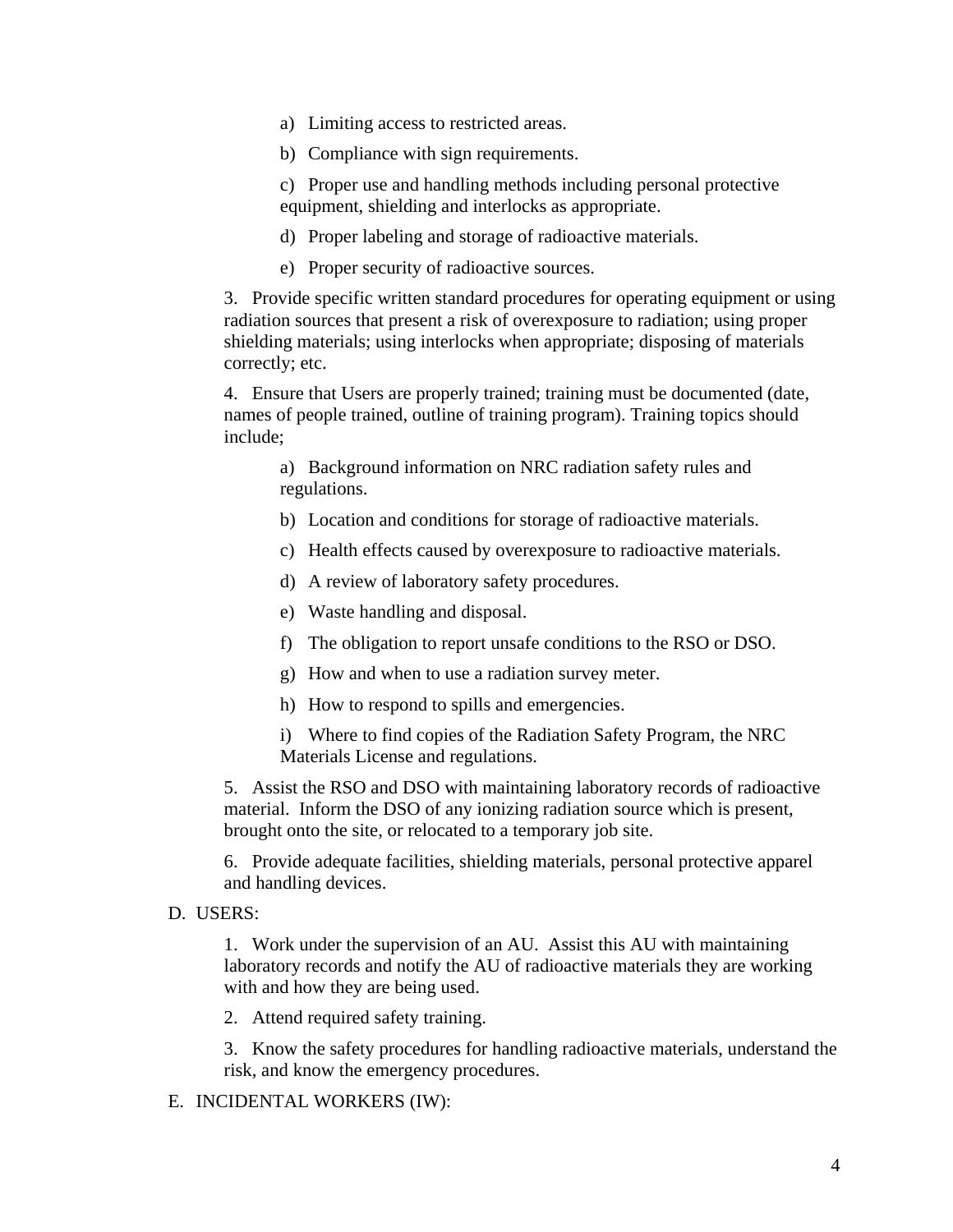- 1. Attend required safety awareness training.
- 2. Know the building emergency procedures.

## **IV. RADIATION EXPOSURE REGULATIONS**

A. To ensure that routine over exposure to radiation does not occur, there are regulations that limit personal exposure to certain acceptable levels; these levels are called "maximal permissible radiation doses". Other regulations limit water and air concentrations; these standards are called "maximal permissible radiation concentrations".

B. Maximal permissible radiation doses have been established for internal and external radiation; for controlled and non-controlled areas; for contamination of surfaces (such as lab benches or floors); for waste emissions in water and air; and for transportation purposes.

C. Maximal permissible radiation doses and radioactive materials regulations are on NRCs website. [www.NRC.gov](http://www.nrc.gov/) The applicable regulations are 29 CFR 1910.1096, 10 CFR 19, 10 CFR 20.

D. 10 CFR 20.1208 covers dose equivalents to an embryo/fetus. This information is also available at [www.NRC.gov](http://www.nrc.gov/) .

## **V. BASIC PROCEDURES**

A. Control of radiation exposure and contamination

1. Keep exposure to ionizing radiation as low as is reasonably achievable (ALARA).

2. Radiation exposure must not exceed an absorbed dose greater than the permissible exposure levels provided in the NRC regulations.

B. Compliance with regulations

1. The use, storage, transportation, and disposal of radioactive material must conform to the NRC regulations and Materials License conditions.

2. AUs must establish **specific written procedures** for operating equipment or using radiation sources that present a risk of overexposure to radiation; using proper shielding materials; using interlocks when appropriate; disposing of materials correctly; etc.

#### C. Authorization

1. The RSO authorizes the purchase or lease of new materials and use of all radioactive material and radiation emitting devices after making sure they comply with the NRC regulations and Materials License conditions.

2. AUs who supervise the use of radiation sources in their laboratory must be authorized by the RSO and the NRC.

3. Users must be authorized by an AU.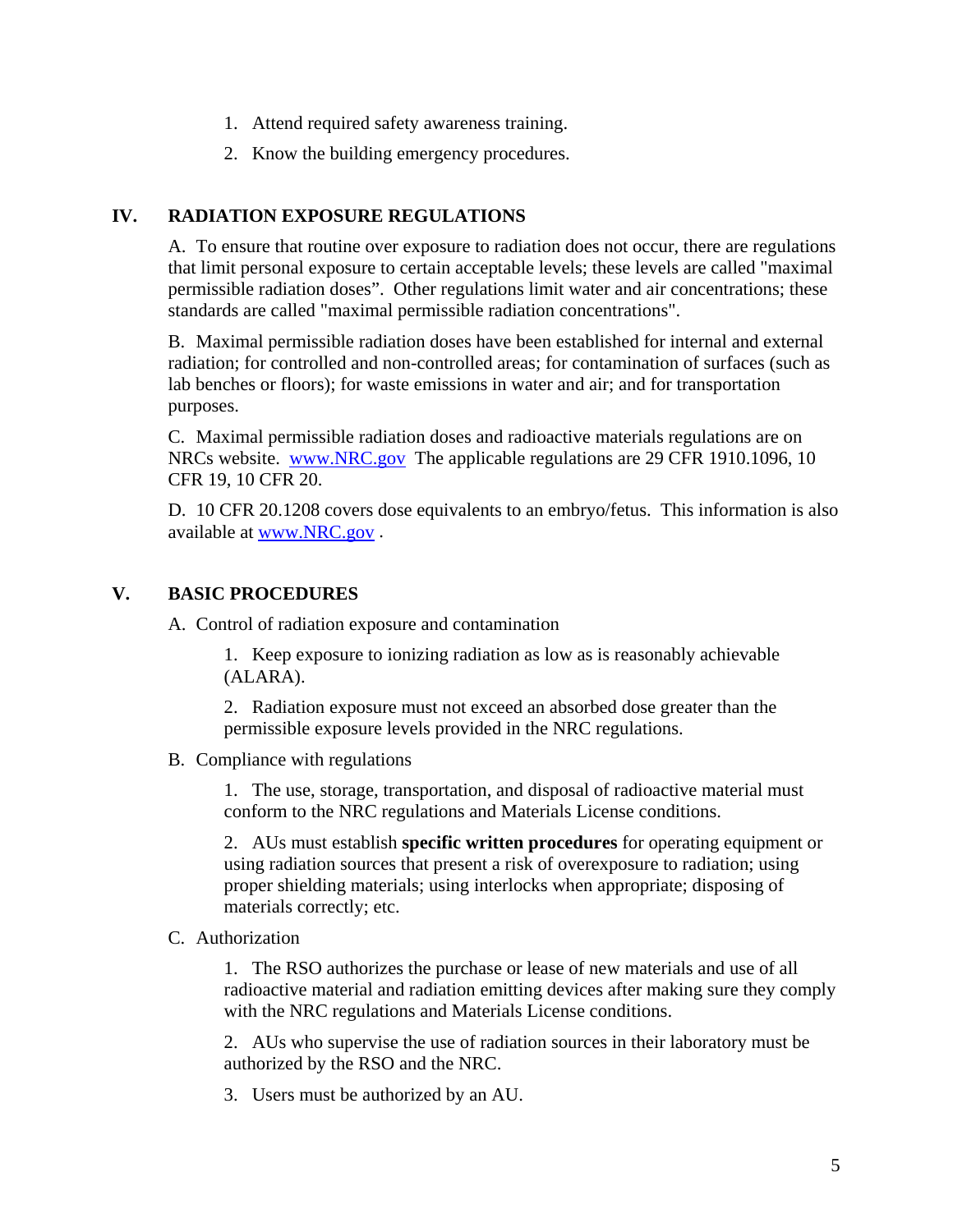#### D. Medical examinations

1. The RSO may recommend persons who may have been over exposed to ionizing radiation to have a medical examination.

E. Storage of radioactive material

1. Do not leave radioisotopes unattended. Keep sources locked up when not in use.

2. Store radioactive material so that it is protected against fire, explosion, and flooding; from breakage of primary storage-containers, and from unauthorized removal.

## F. Caution signs

1. The RSO will recommend appropriate caution signs for doors and walls of rooms in which radioactive materials are stored or used.

# **VI. PURCHASE, LEASE, RECEIPT, TRANSFER, AND TRANSPORTATION OF RADIOACTIVE MATERIALS**

A. Purchase of radioactive materials

1. To maintain an accurate inventory of radioactive sources the RSO must approve all purchases of radioactive material.

B. Lease of radioactive materials

1. To maintain an accurate inventory of radioactive sources the RSO must approve all initial leases of radioactive material. Subsequent lease renewals are not subject to RSO approval.

2. The RSO or DSO must be notified by the AU when leases are terminated or not renewed.

C. Receipt of radioactive materials

1. When packages bearing radiation labels arrive in the Receiving Department they are to be inspected for visible damage, moisture and stains; if there is evidence of damage,

a) Receiving will request the deliverer to remain until the RSO or DSO has inspected and monitored the package.

- b) The RSO or DSO may approve or reject the package for delivery.
- D. Transfer of radioactive materials to and from other institutions

1. To maintain an accurate inventory of sources the RSO or DSO must handle all transfer and disposal of radioactive materials and will prepare Materials License amendments when transfers and disposal are desired.

2. Transfer of radioactive materials between institutions must be preceded by exchange of license information.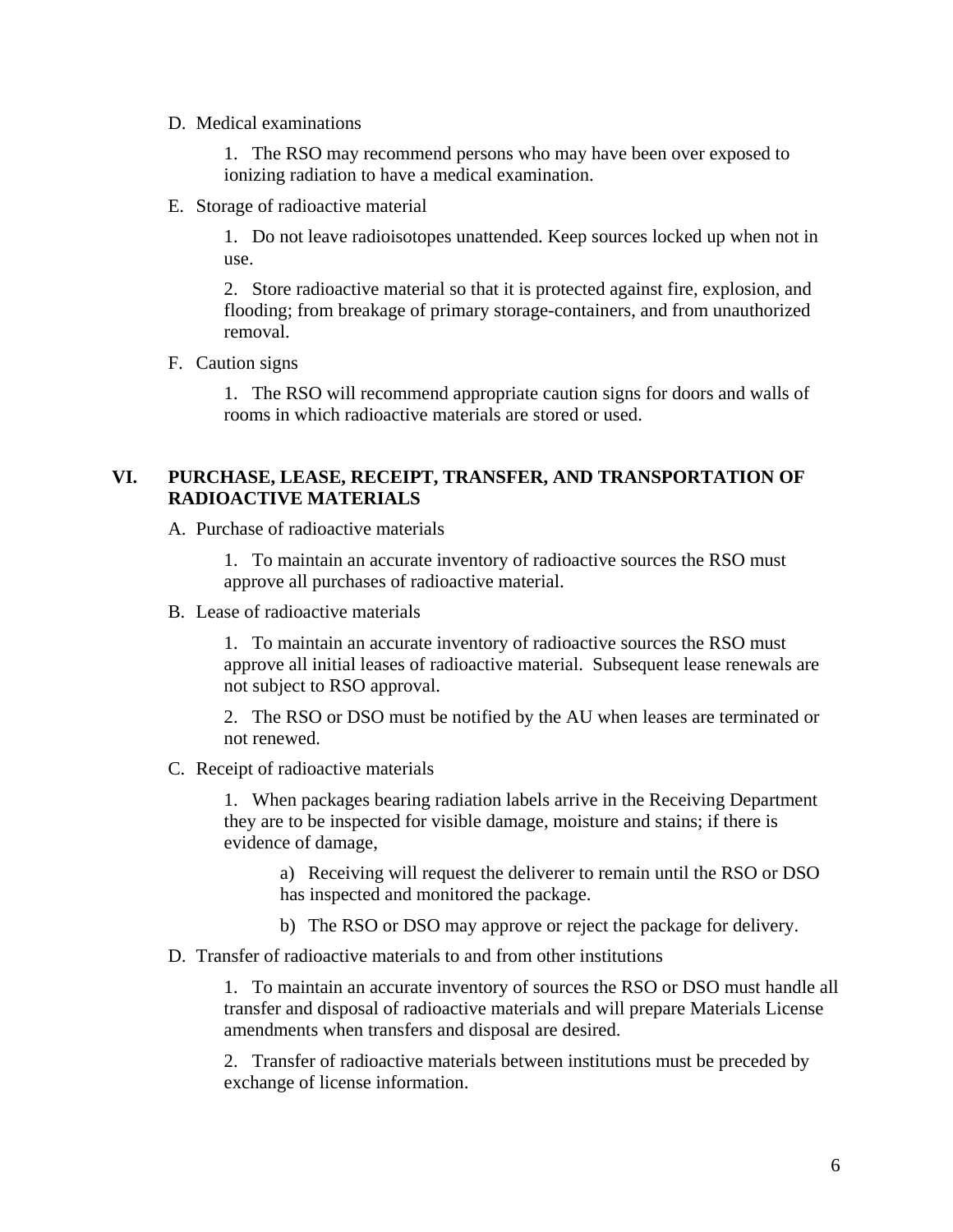E. Transportation of radioactive materials to and from temporary job sites

1. To maintain and accurate inventory of sources and current leak tests, the RSO or DSO must be informed by the AU of all shipments of radioactive materials to temporary job sites.

2. AUs should be aware of current DOT regulations pertaining to the shipment of radioactive sources and ensure that Users are trained in proper procedures.

# **VII. PERSONAL PROTECTION**

A. Do not smoke, eat, drink, prepare or store food or personal affects, or apply cosmetics where radioactive materials are being used, handled, transferred or stored.

B. Dispose of radioactive waste properly.

C. Wear protective gloves and a lab coat when handling of radioactive materials. Remove these items before leaving the laboratory. Take care to not touch pens, notebooks, doorknobs and other items with gloved that may be contaminated.

# **VIII. DISPOSAL OF RADIOACTIVE MATERIALS**

Disposal of radioactive waste is expensive and is becoming increasingly difficult to accomplish because of the scarcity of disposal sites. Therefore, it is important to minimize waste.

A. Waste minimization can be accomplished by ordering and using minimum amounts.

B. Disposal of radioactive materials shall be in accordance with federal, state and local regulations.

C. The AU must work with the RSO to accomplish disposal.

#### **IX. EMERGENCY PROCEDURES**

In case of emergency, immediately notify the immediate supervisor, DSO and RSO. This includes if you know or suspect that external exposure exceeds the permissible exposure limit; that exposure by inhalation, ingestion, or injection has occurred; or that radioactive material has accidentally been released to the laboratory atmosphere, surfaces, drains, or ventilation system.

#### A. Contamination Control

1. For a release of powdered, volatile, or gaseous activity, turn off hoods and any critical equipment and evacuate the area. If deemed necessary, seal the doors to the area.

2. Laboratory personnel wait in non-contaminated area until the RSO arrives. Everyone will be checked for contamination with the radiation survey meter

3. RSO will survey personnel and area to determine extent of contamination.